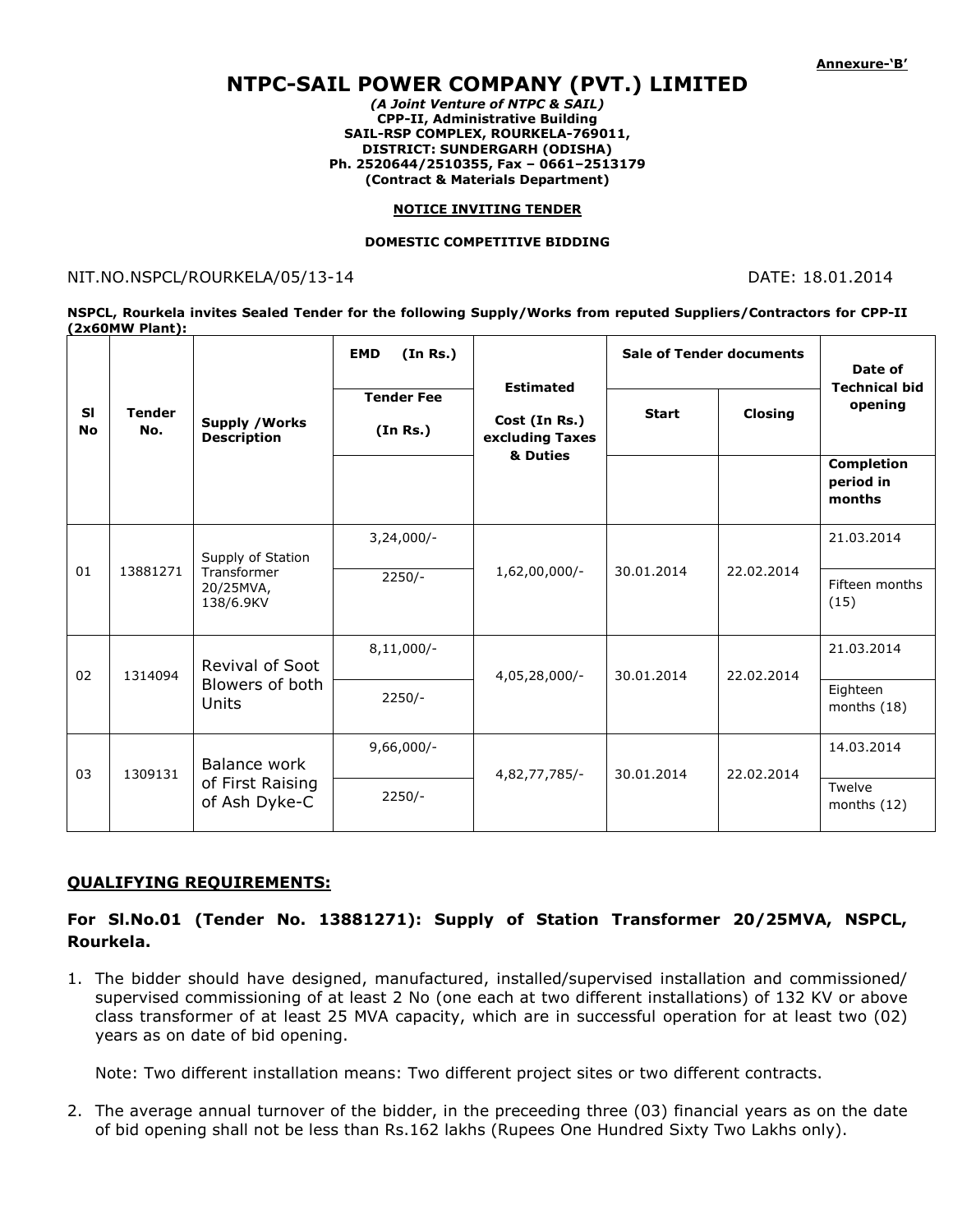## NB:

- 1. For QR No.2, the bidder shall submit the Audited Balance Sheet and Profit & Loss Account for the specified period. In case where Audited results for the last preceding FY are not available, certificate of financial statements from a practicising Chartered Accountant shall also be considered acceptable. Other income shall not be considered for arriving annual turnover.
- 2. For QR No.1, the bidder shall submit documentary evidence in support of meeting the QR like copy of supply completion certificate from the client/Store receipt voucher/ protocol jointly signed by purchaser and supplier/supply invoice along with purchase order. Performance report from client.

#### For Sl.No.2 (Tender No. 1314094): Revival of Wall Soot Blowers assembly of both Units at NSPCL,Rourkela (2x60 MW)

- $1.0.$ The Bidder shall meet the qualifying requirements stipulated under Clauses 1.1 or 1.2 and 2.0 below
- 1.1 The bidder should have designed, engineered, manufactured / got manufactured, supplied, erected/ Supervised Erection and Commissioned/ Supervised Commissioning of one complete set of Soot Blowers assembly for at least one unit of a coal fired power stations having unit rating of 50MW or above in India, which is in successful operation for a period of one (01) year after commissioning as on the date of bid opening.
- 1.2 The Bidder should have executed Renovation & Modernisation (R&M) works in coal fired Boilers of 50MW or above rating in India and the unit after R&M works should have been in successful operation for a period not less than 01(One) year as on the date of bid opening. In such case, the Bidder shall source the Soot Blowers from an agency who meets the requirement stipulated in Clause 1.1 above.
- 2.0 Financial Criteria:
	- 2.1 The average annual turnover of the Bidder, in the preceding three (03) financial years as on the date of bid opening shall not be less than Rs.322 lakh (Indian Rupees Three Hundred Twenty Two Lakhs Only).
	- 2.2 The Net Worth of the bidder as on the last day of preceding financial year shall not be less than 25% of the paid-up share capital.
- 2.3 In case of Bidder is not able to furnish its audited financial statements on stand-alone entity basis, the un-audited unconsolidated financial statements of the bidder can be considered acceptable provided the Bidder furnishes the following further documents on substantiation of its qualifications.
	- a) Copies of the un-audited unconsolidated financial statements of the Bidder along with copies of the audited consolidated financial statements of the Holding Company.
	- b) A Certificate from the CEO/CFO of the Holding Company, as per the format enclosed in the bid documents, stating that the un-audited unconsolidated financial statements form part of the Consolidated Annual Report of the Company.
- 2.4 In case where audited results for last preceding financial years are not available, certification of financial statements from a practicing Chartered Accountant shall also be considered acceptable.
- 2.5 In case a Bidder does not satisfy the financial criteria, stipulated at Clause 2.1 and /or 2.2 above on its own, the holding company/ promoter company (ies) would be required to meet the stipulated turnover requirements at Clause.2.1 above, provided that the net worth of such holding company / promoter company (s) as on the last day of the preceding financial year is at least equal to or more than the paid-up share capital of the holding company. In such an event, the Bidder would be required to furnish along with its bid, a Letter of Undertaking from the holding company/ promoter (s) company, supported by Board Resolution, as per the format enclosed in the bid documents, pledging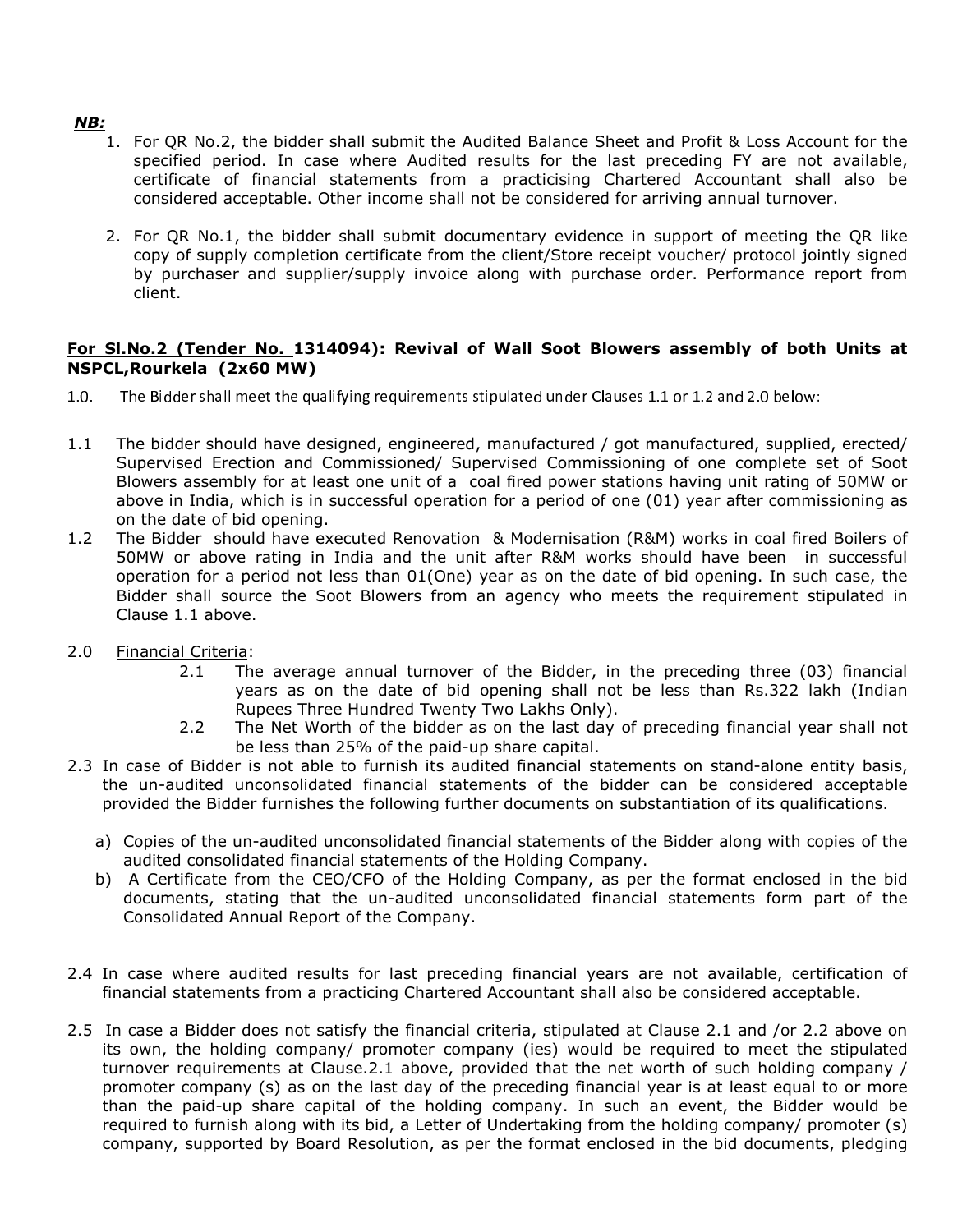unconditional and irrevocable financial support for the execution of the Contract by the Bidder in case of award.

- 2.6 The unutilised line of credit for fund based and non-fund based limits with cash and bank balances including fixed deposits of the Bidder as on a date not earlier than 15 days prior to the date of bid opening, duly certified by the bankers shall not be less than Rs.180 Lakh ( Indian Rupees One Hundred Eighty Lakhs only). In case certificate from more than one bank are submitted, the certified un-utilised limits shall be of the same date from all such banks.
- 2.7 Where another Company of the group acting as the Treasury Centre is responsible for Treasury Management of the Bidder having combined credits/guarantee limit for the whole group, the bidder would be required to provide a Banker's certificate regarding the unutilised line of credit for fund based and non-fund based limits together with cash and bank balances including fixed deposits available to such Treasury Centres. Further, Treasury Centre shall certify that out of the aforesaid limits certified by the banker's, the Bidder shall have access to the line of credit of a level not less than the specified amount at Clause 2.6 above. In proof of this, the Bidder would be required to furnish along with its bid, a Letter of Undertaking from the Treasury Centre, supported by a resolution passed by the Board of Directors of the Holding company, as per the format enclosed in the bid documents, pledging unconditional and irrevocable financial support for the execution of the contract by the bidder in case of award.
- 2.8 In case the Bidder's unutilized line of credit for fund based and non-fund based limits specified at Clause.2.6 above is not sufficient, a comfort letter from one of the bankers specified in the bid documents unequivocally stating that in case the Bidder is awarded the contract, the Bank would enhance line of credit for fund based and non-fund based limits to a level not less than the specified amount to the Bidder or to the Treasury Management Centre as the case may be, shall be acceptable.

#### Notes:

- i. Net worth means the sum total of the paid up share capital and free reserves. Free reserve means all reserves credited out of the profits and share premium account but does not include reserves credited out of the revaluation of the assets, write back of depreciation provision and amalgamation. Further any debit balance of Profit and Loss Account and miscellaneous expenses to the extent not adjusted or written off, if any, shall be reduced from reserves and surplus.
- ii. Other income shall not be considered for arriving at annual turnover.
- 3.0 Notwithstanding anything stated above, the Employer reserves the right to assess the capabilities and capacity of the Bidder / his collaborators / associates / subsidiaries / group companies to perform the contract, should the circumstances warrant such assessment in the overall interest of the Employer.

### For Sl.No.03(Tender No. 1309131) : Balance work of First Raising of Ash Dyke-C at NSPCL,Rourkela.

The bidders who wish to participate in the bidding shall satisfactorily establish that they fulfill the followin Qualifving Requirements.

- 1.0. The bidder should have executed the following works within the preceding seven (7) years reckoned as or date of bid opening.
- i) At least one earthen Dam work or Ash Dyke work or Reservoir embankment work of maximum height no less than  $3.2$  m in one contract.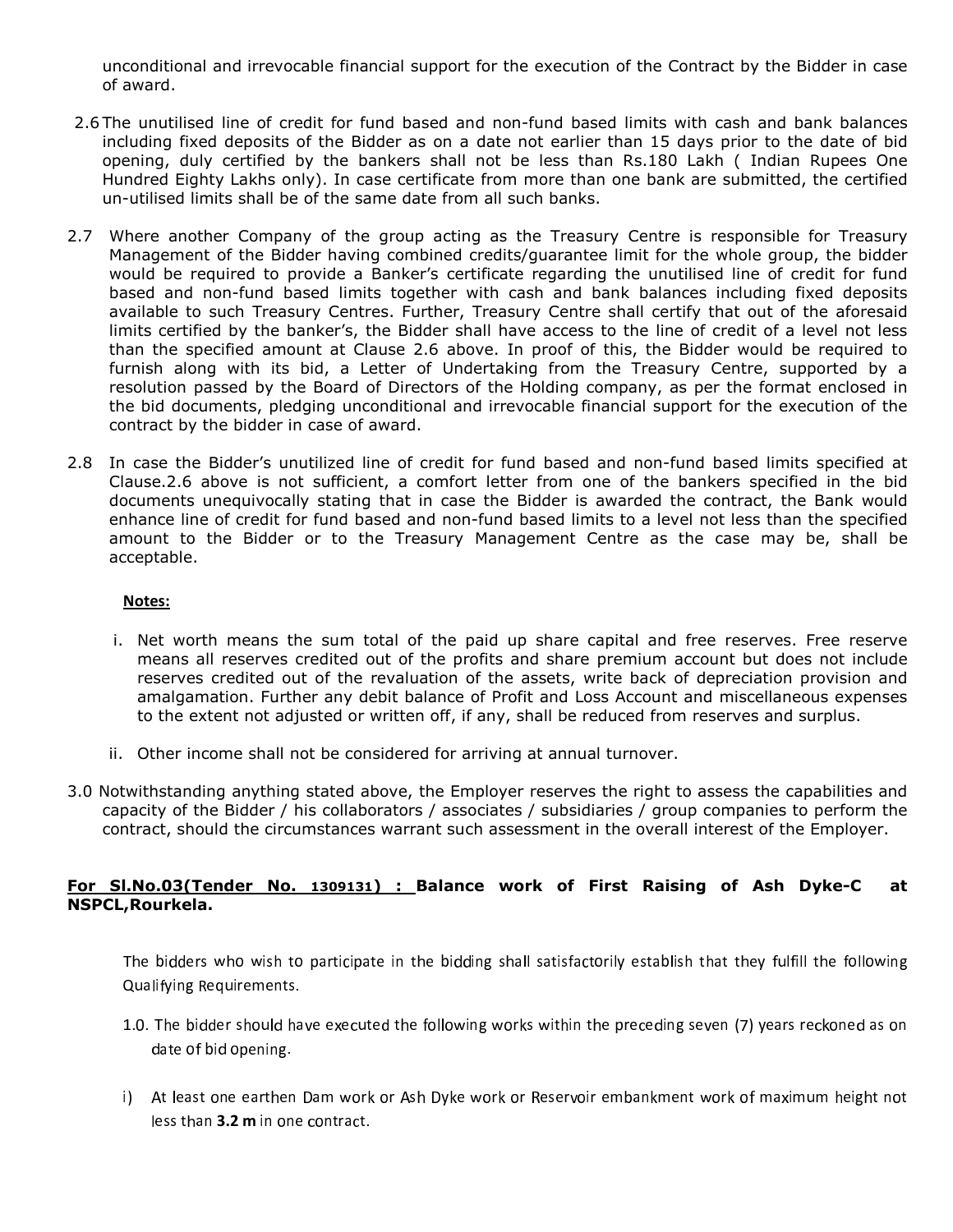ii) A cumulative progress of at least 1.6 Lacs cu.m of earthwork in earthen dam work or ash dyke work or reservoir embankment or canal embankment work in a year in one or more concurrently running contracts.

Notes(1): The following notes (a to f) explain in detail the intention of various terms in QR.

- a) Earthen dams, Ash Dykes and Reservoir embankments, which are designed as water retaining structure  ${\sf shall}$  be qualified for this work. However, canal embankments, guide bunds along water courses shall be considered for qualification under Clause 1.0(ii) only. All other types of earth works such as roa embankments, Railway embankments, site leveling works etc shall not be qualified.
- b) For embankments/reservoir/dyke, the height & quantities shall be considered above formation level for **QR** purpose.
- c) Wherever the ash dykes and other embankments are constructed in different contracts, the heigh applicable to individual contract only and not the cumulative effect shall be considered for the purpose o determining compliance of Clause 1.0.(i). For example, where the contract is for raising an embankment only the raising portion shall be considered and not the earlier starter dyke and also not the earlier raise portion.
- d) In Clause 1.0 above, the word "executed" means that the bidder should have achieved the criteria specifie in the QR within the preceding seven(7) years period even if the contract has been started earlier and / or  $\mathrm{i}$ not completed/closed.
- e) The one (1) year period means any continuous 12 month period, however for concurrent works the same 1 months period shall be considered.
- f) In case of works stipulated in 1.0 (ii) above, the word "earthwork" shall mean earthwork/ash work.

#### 2.0 Financial Criteria

- 2.1 The average annual turnover of the bidder, in the preceding three (03) financial years as on the date of bid opening, shall not be less than INR 760 Lakhs (Indian Rupees Seven Hundred Sixty Lakh only).
- 2.2 The Net Worth of the Bidder as on the last day of the preceding financial year shall not be less than 25% of the paid-up share capital.
- 2.3 In case the Bidder is not able to furnish its audited financial statements on stand alone entity basis, the un-audited unconsolidated financial statements of the bidder can be considered acceptable provided the Bidder furnishes the following further documents for substantiation of its qualifications.
	- a) Copies of the un-audited unconsolidated financial statements of the Bidder along with copies of the audited consolidated financial statements of the Holding Company.
	- b) A Certificate from the CEO/CFO of the Holding Company, as per the format enclosed in the bid documents, stating that the un-audited unconsolidated financial statements form part of the Consolidated Annual Report of the Company.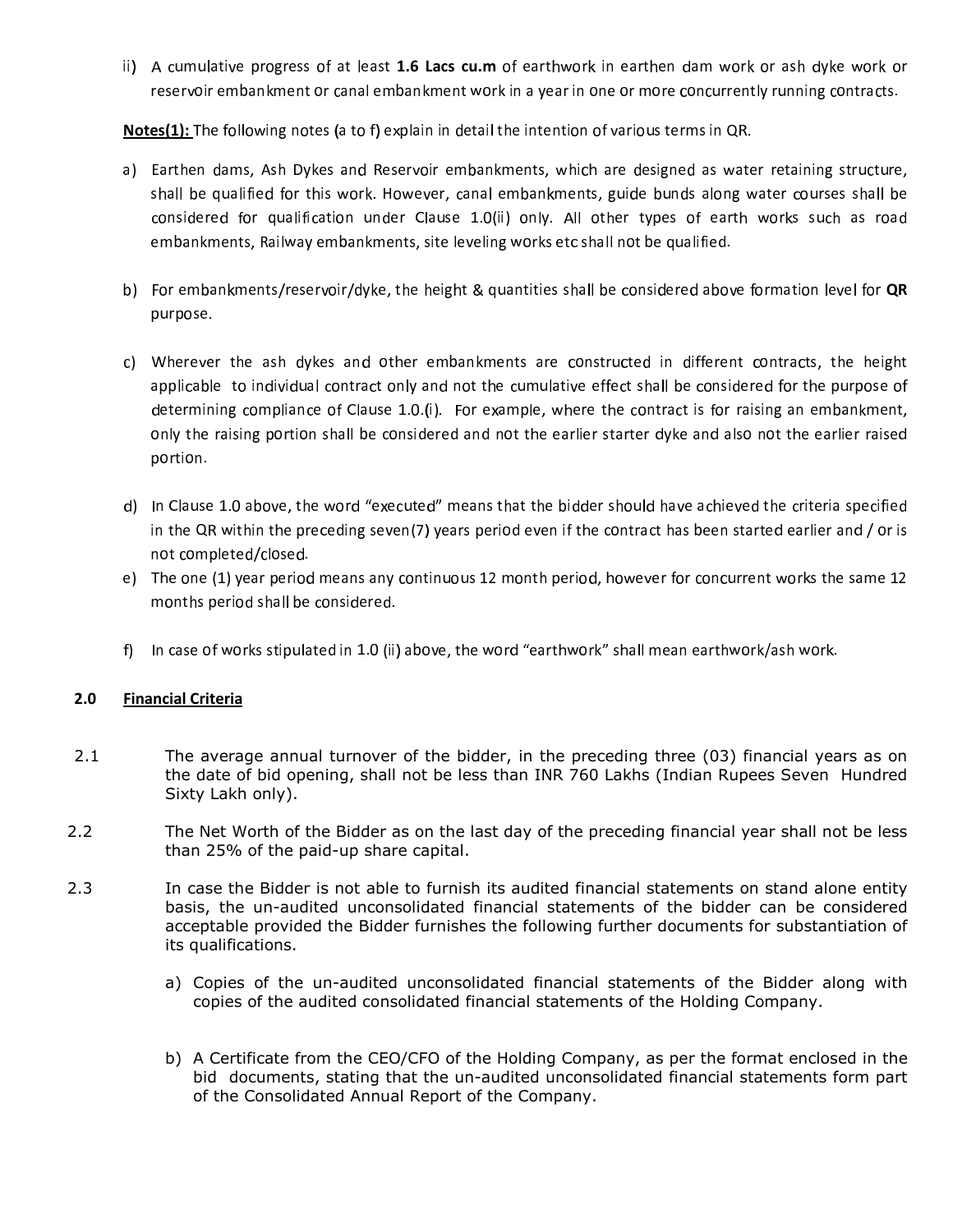In case where audited results for last preceding financial years are not available, certification of financial statements from a practicing Chartered Accountant shall also be considered acceptable.

- 2.4 In case, a Bidder does not satisfy the financial criteria, stipulated at Clause 2.1 and /or 2.2 above on its own, the Holding Company would be required to meet the stipulated turnover requirements at Clause 2.1 above, provided that the Net Worth of such Holding Company as on the last day of the preceding financial year is at least equal to or more than the paid-up share capital of the Holding Company. In such an event, the bidder would be required to furnish along with its bid, a letter of undertaking from the holding company, supported by Board Resolution, as per the format enclosed in the bid documents, pledging unconditional and irrevocable financial support for the execution of the contract by the bidder in case of award.
- 2.5 The unutilized line of credit for fund based and non-fund based limits with cash and bank balances including fixed deposits of the Bidder as on a date not earlier than 15 days prior to the date of bid opening, duly certified by the bankers shall not be less than INR 241 Lakhs ( Indian Rupees Two hundred Forty One Lakh only). In case certificates from more than one bank are submitted, the certified unutilized limits shall be of the same date from all such banks.
- 2.6 Where another Company of the group acting as the Treasury Centre is responsible for Treasury Management of the Bidder having combined credits/guarantee limit for the whole group, the bidder would be required to provide the Banker's certificate regarding the unutilized line of credit for fund based and non-fund based limits together with cash and bank balances including fixed deposits available to such Treasury Centres. Further, Treasury Centre shall certify that out of the aforesaid limits certified by the banker's, the Bidder shall have access to the line of credit of a level not less than the specified amount at Clause 2.5 above. In proof of this, the Bidder would be required to furnish along with its bid, a Letter of Undertaking from the Treasury Centre, supported by a resolution passed by the Board of Directors of the Holding company, as per the format enclosed in the bid documents, pledging unconditional and irrevocable financial support for the execution of the contract by the bidder in case of award.
- 2.7 In case the Bidder's unutilized line of credit for fund based and non-fund based limits specified at clause 2.5 above is not sufficient, a comfort letter from one of the bankers specified in the bid documents unequivocally stating that in case the bidder is awarded the contract, the bank would enhance line of credit for fund based and non-fund based limits to a level not less than the specified amount to the bidder or to the Treasury Management Centre as the case may be, shall be acceptable.

# Notes(2):

- i) Net worth means the sum total of the paid up share capital and free reserves. Free reserve means all reserves credited out of the profits and share premium account but does not include reserves credited out the revaluation of the assets, write back of depreciation provision and amalgamation. Further any debit balance of Profit and Loss Account and miscellaneous expenses to the extent not adjusted or written off, if any, shall be reduced from reserves and surplus.
- ii) Other income shall not be considered for arriving at annual turnover.
- 2.8 Notwithstanding anything stated above, the Employer reserves the right to assess the capabilities and capacity of the Bidder to perform the contract, should the circumstances warrant such assessment in the overall interest of the Employer.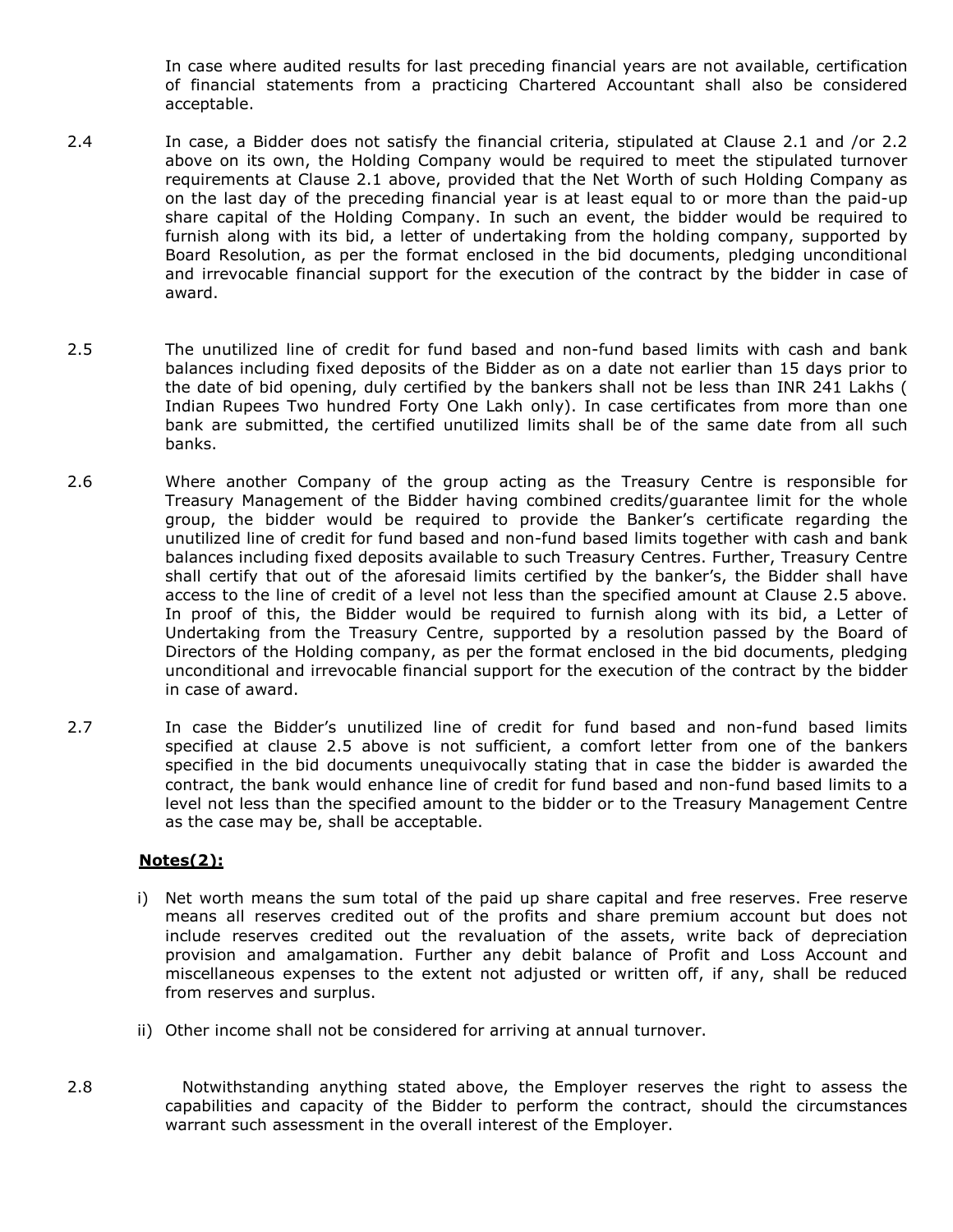# General Notes Common for all packages :

- 1. Tender documents can be obtained from the office of AGM(C&M), NSPCL, Rourkela on any working day from the tender sale start date as indicated above. Tender documents will be sold up to 17.00 hours of last date of sale. Request for tender documents must accompany the cost of tender documents (Non-refundable) in the form of DD/ Bankers cheque in favour of NTPC-SAIL Power Company Private Ltd, Rourkela encashable at State Bank of India, Rourkela.
- 2. The bids shall be received up to 3.30 PM on due date of bid opening in the office of AGM(C&M) NSPCL, Rourkela and shall be opened at 3.45 PM on the same date in the presence of those bidders who wish to be present. If the date of opening happens to be a closed holiday, bids shall be received up to 3.30 PM and opened on the next working day.
- 3. Request for tender documents received after the last date of sale of tender documents, due to delay on account of postal/courier service or without requisite amount of tender documents shall not be entertained.
- 4. Detailed specifications of job including scope of work/ supply and all terms and conditions of NIT shall be given in the tender documents.
- 5. Notwithstanding anything stated above, NSPCL reserves the right to assess bidder's capability and capacity to perform the contract, should the circumstances warrant such assessment in the overall interest of NSPCL and decision of NSPCL in this regard shall be final.
- 6. The bidding documents shall be issued to all bidders upon their depositing the requisite cost of bidding documents along with request letter without prima-facie examination of qualification status. The qualification status shall be examined by the tender committee only during the process of evaluation. However, such issue of tender documents will not automatically mean that bidders are considered qualified.
- 7. Single stage two envelope bidding system shall be adopted for the subject package. First envelope shall contain
	- a) EMD
	- b) Letter of undertaking (for packages at Sl.No.2 & 3 only).
	- c) Supporting documents for fulfilling the qualifying requirements.
	- d) Signed and stamped tender documents, terms & conditions and unprice bid which shall be considered as technical bid & Second envelop shall contain
	- e) price bid only duly filled in, signed and stamped.
	- f) Both technical and price bids shall be submitted before bid submission time and date. Bidder shall clearly indicate on the respective envelopes as Technical Bid along with EMD details and Price bid.
- 8. For fulfilling the Qualifying requirements, intending bidder shall be required to submit the following documents along with their technical bid.
	- a. EMD in prescribed forms.
	- b. Certificate of CA, Audited Profit & Loss Statement shall be accepted in support of Annual turnover.
	- c. Copies of work orders/purchase order covering awarded value, detailed scope of work/ terms & conditions/ bill of quantities along with proof of execution/ completion certificate as per above qualifying requirement. The bidder shall provide the reference list with contact address.
	- d. Independent Provident Fund (PF) Code Number of their establishment registered with the Regional Provident Fund Commissioner (RPFC).(For Sl.No.2 & 3).
	- e. Firm's documents like Memorandum & Articles of association/ Partnership/ Proprietorship Deed/ Certificate of Incorporation etc., with latest changes if any.
	- f. Income Tax Permanent Account Number (PAN), Sale Tax registration numbers for packages SI.No.1 and Service Tax registration numbers for packages SI.No.2 & 3).
	- g. Vendor should submit Independent Employees State Insurance Corporation (ESIC) code number of their establishment (17 digit code). If the same is not applicable documentary evidence for the same should be submitted along with bid, (for SI.No.2 & 3 only).